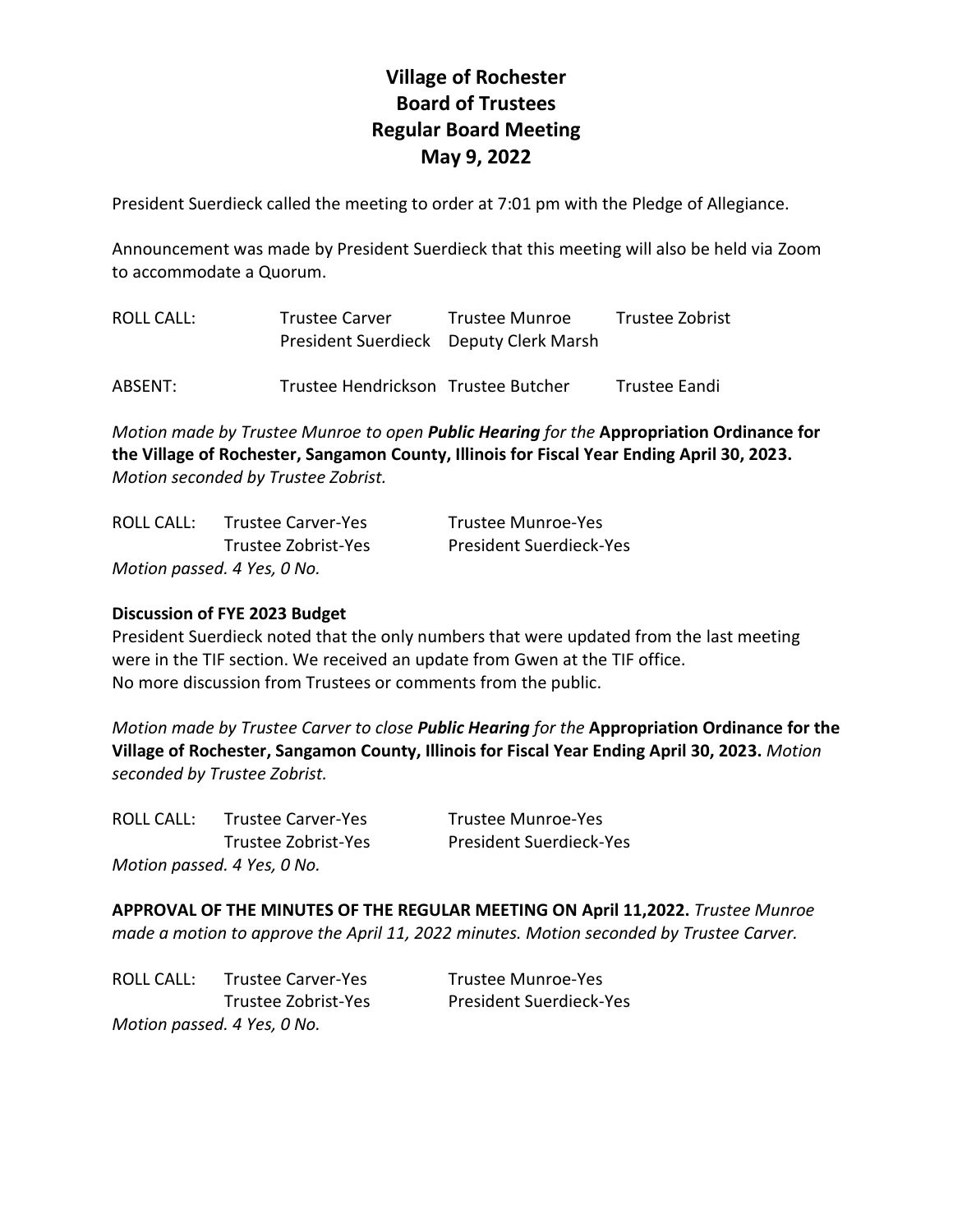**APPROVAL OF THE MINUTES FROM THE SPECIAL MEETING ON April 25, 2022**. *Trustee Munroe made a motion to approve the April 25, 2022 minutes. Trustee Carver seconded the motion.*

ROLL CALL: Trustee Carver-Present Trustee Munroe-Yes Trustee Zobrist-Yes President Suerdieck-Yes *Motion passed. 3 Yes, 1 Present, 0 No.*

**APPROVAL OF THE MINUTES OF THE SPECIAL MEETING ON May 2,2022.** *Trustee Munroe made a motion to approve the May 2, 2022 minutes. Motion seconded by Trustee Carver.* 

| ROLL CALL: | <b>Trustee Carver-Present</b>          | Trustee Munroe-Yes             |
|------------|----------------------------------------|--------------------------------|
|            | Trustee Zobrist-Present                | <b>President Suerdieck-Yes</b> |
|            | Motion passed. 2 Yes, 2 Present, 0 No. |                                |

**APPROVAL OF ALL FINANCIAL STATEMENTS AND BILLS.** *Trustee Zobrist made a motion to approve the financial statements and pay the monthly financial bills. Motion was seconded by Trustee Carver.* 

| ROLL CALL: | <b>Trustee Carver-Yes</b>   | Trustee Munroe-Yes             |
|------------|-----------------------------|--------------------------------|
|            | Trustee Zobrist-Yes         | <b>President Suerdieck-Yes</b> |
|            | Motion passed. 4 Yes, 0 No. |                                |

# **ANNOUNCEMENTS AND PRESENTATIONS**

President Suerdieck announced that there will be a Joint Review Board Meeting held with TIF on May 25, 2022 at 10:00am.

#### **PUBLIC FORUM-**

James Duban passed out Memorial Day flyers for attendees and reviewed the schedule for Memorial Day festivities that will be held from Thursday, May 26, 2022 through Monday, May 30, 2022 within Rochester. Events will be coordinated by Rochester, IL VFW and American Legion. Public Works will be putting the flags up on Main Street, Police will provide security, and the Park Pavilion has been reserved.

Planning & Zoning Chairman, Ed Johnson spoke about the fence variance at 525 Heathrow Lane and asked the board to grant a provisional acceptance of the variation so that the project could begin. He also stated that the Zoning Ordinances were recently updated in Rochester to 2006 IBC/IRC, however Sangamon County has also just recently updated their code again to 2018. He asked for approval from the board to begin research into the code changes so that we can continue to have County perform our Commercial inspections. President Suerdieck added that he agreed and to please move forward.

#### **OLD BUSINESS-NONE.**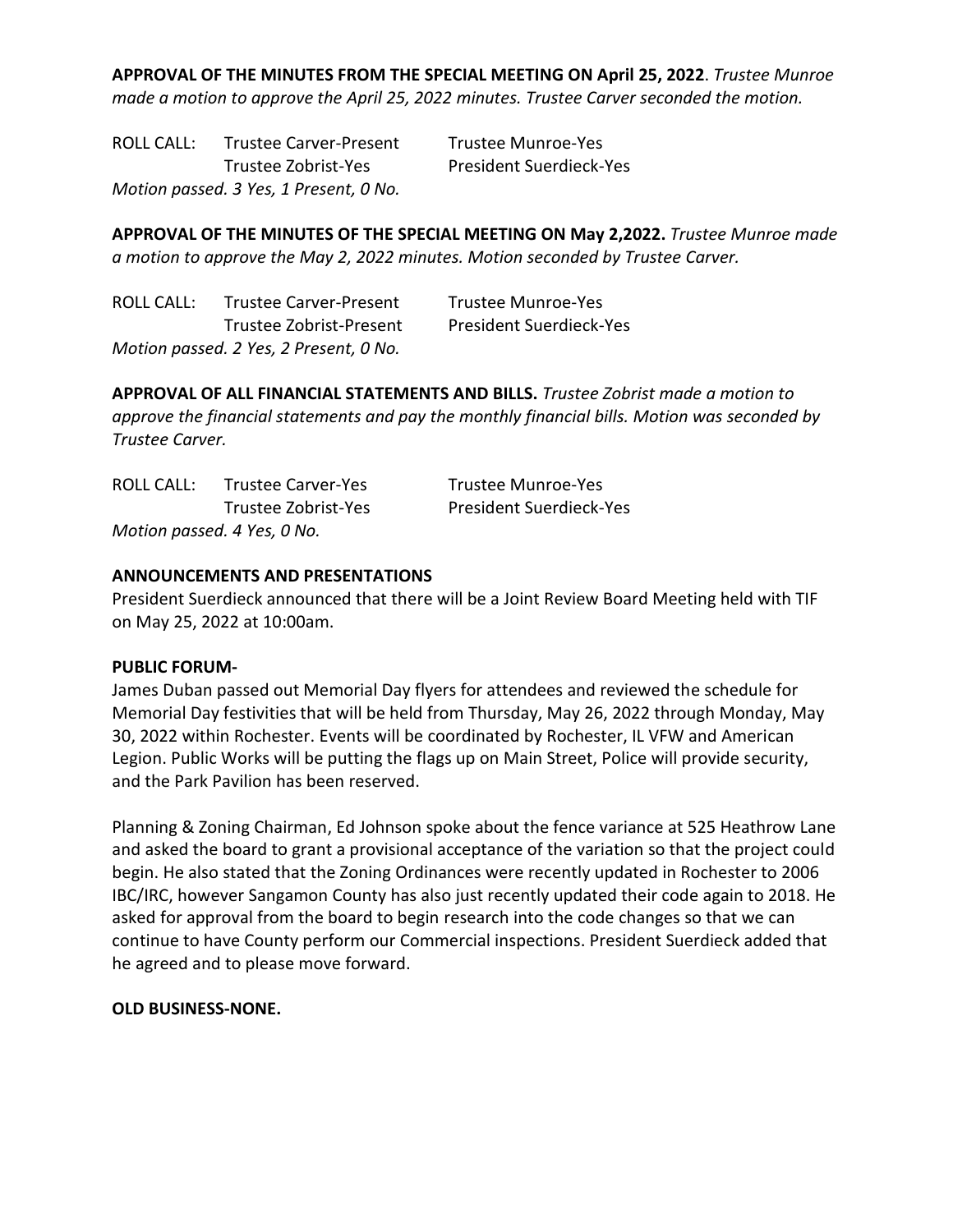#### **PUBLIC WORKS SUPERINTENDENT REPORT**-James Foster

## **Water/Sewer**

- Dorner Company has completed the 'Altitude Valve Rebuild'. The last rebuild appears to have been in 2004.
- Kuhn and Trello have been working with Public Works to plan for a catwalk surrounding the new generator. This will improve safety when working on the new generator.
- There is a water leak at Community Park. We have been investigating and have still not found the leak. We are losing water at an approximate rate of 50+ gallons an hour. *IF* it cannot be found, we are planning on installation of a new water line to feed the various endpoints.

#### **Streets**

• The new house built on Penacook has had runoff which has washed down to the waterway behind 18 Penacook. Public Works is going to have to reopen the waterway.

#### **Parks/Property**

- Harry and Public Works spent a few hours walking the Village Parks pre-marking tree locations, then auger holes for the trees, then planting the trees. If memory serves, we planted 173 trees.
- Enforcement of the Burn Pile Rules has helped stem the onslaught of branches being left at the burn site. The Police Department has been opening the burn site on Saturdays following the posted schedule on the sign.
- We have received the inspection report on Project Play from Leathers and Assoc. Of immediate concern is lack of safety covering, and the suspension bridge, chain bridge, and general accessibility (ADA stuff). Safety covering will also cure the accessibility issue; however, this is a serious undertaking, and volunteer help is going to be needed. Pea Gravel, per the report, is no longer ADA compliant, and the report suggests 'engineered wood fiber. What is left of the pea gravel will need to be removed, and the new material will need to be spread.

# **Training/Considerations**

- Newest Public Works employee is now in the "On-Call" rotation.
- Office Manager and PW Superintendent attended a webinar on CDL requirements. Information is still being deciphered.

#### **Code Officer Info**

- Received a complaint about an abandoned house on Hillcrest. We have been in touch with the owner's sister, and they are working on it.
- Current Building Inspector software is still failing us. Code Officer and Admin staff are working to improve the system.
- New home permit for an empty lot on South Walnut.

# **Police Chief Report**-Chief Sommer

- Recruit Nickell is in her  $2^{nd}$  week of the Basic Law Enforcement Training Academy at Southwestern Illinois College.
- Officer Campbell and Officer Meadows are still in Field Training.
- We have been receiving various complaints of Litter Control Act violations. With weather improving, a stronger patrol initiative (UTV and bicycle) will occur on the Lost Bridge Trail and parks.
- Grass clippings on roadway complaints have begun and will continue to be monitored and addressed.

# **EXECUTIVE SESSION – None.**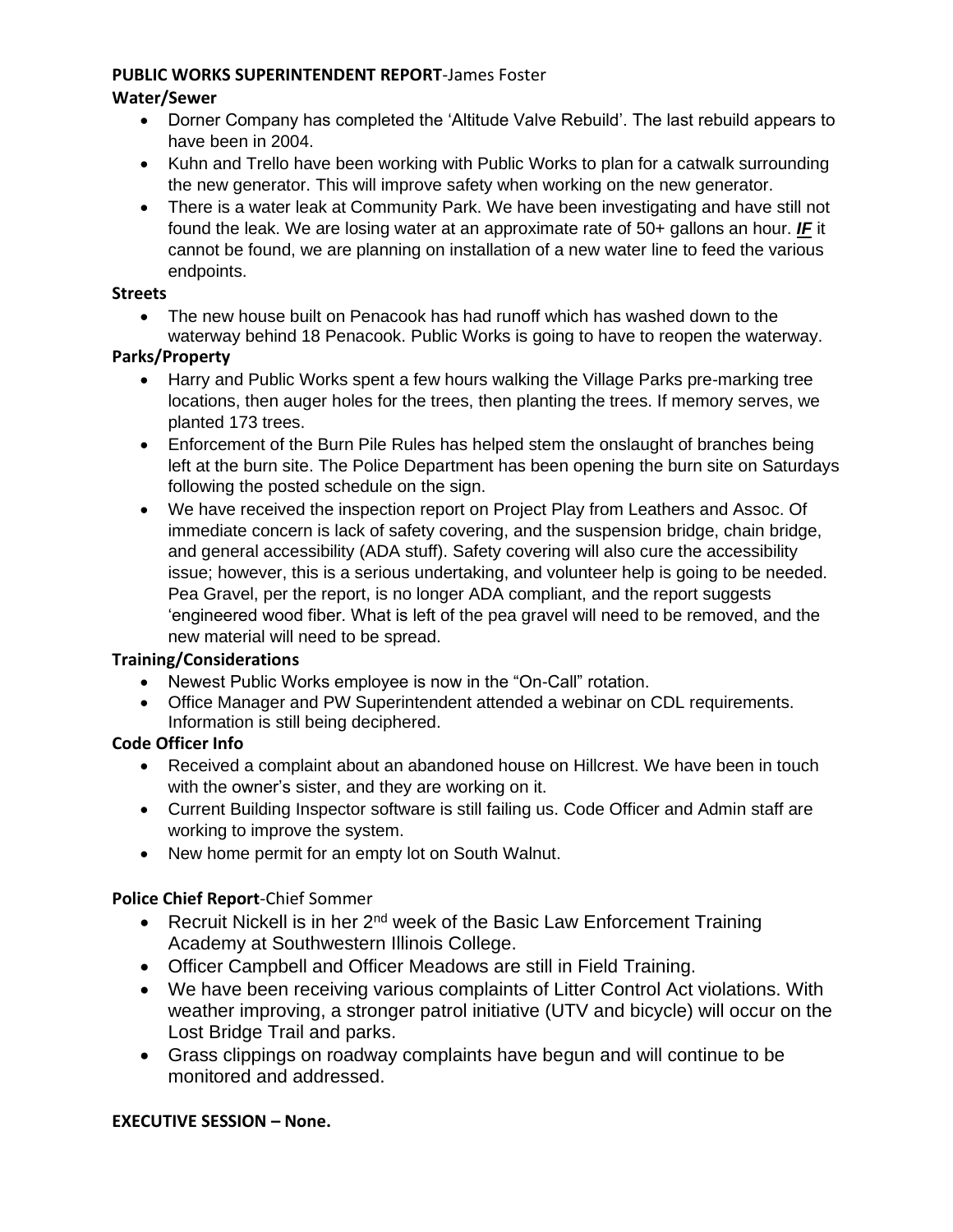#### **New Business**:

**Ordinance 22-12 Adopting Appropriation Ordinance for the Village of Rochester, Sangamon County, Illinois for Fiscal Year ending April 30, 2023**

Discussion: none

*Trustee Munroe made a motion to approve Ordinance 22-12. Motion was seconded by Trustee Carver.*

ROLL CALL: Trustee Carver-Yes Trustee Munroe-Yes *Motion passed. 4 Yes, 0 No.*

Trustee Zobrist-Yes President Suerdieck-Yes

## **Ordinance 22-13 Approving Request for Variance to allow a 54 inch fence for 525 Heathrow Lane, Rochester, IL**

*Trustee Munroe made a motion to TABLE Ordinance 22-13. Trustee Carver seconded the motion.*  ROLL CALL: Trustee Carver-Yes Trustee Munroe-Yes

*Motion passed. 4 Yes, 0 No.*

Trustee Zobrist-Yes President Suerdieck-Yes

# **Ordinance 22-14 Approving and Authorizing the execution of an Intergovernmental Agreement by and between the Village of Rochester and Rochester Fire Protection District in the Rochester TIF District.**

*Trustee Carver made a motion to approve Ordinance 22-14. Trustee Munroe seconded the motion.* 

ROLL CALL: Trustee Carver-Yes Trustee Munroe-Yes *Motion passed. 4 Yes, 0 No.*

Trustee Zobrist-Yes President Suerdieck-Yes

**Ordinance 22-15 Approving and Authorizing the execution of an Intergovernmental Agreement by and between the Village of Rochester and Rochester Public Library District in the Rochester TIF District.**

*Trustee Zobrist made a motion to approve Ordinance 22-15. Trustee Munroe seconded the motion.* 

ROLL CALL: Trustee Carver-Yes Trustee Munroe-Yes *Motion passed. 4 Yes, 0 No.*

Trustee Zobrist-Yes President Suerdieck-Yes

# **Ordinance 22-16 Approving and Authorizing the Continuation of the Residential In-Fill Lot Marketing Program in the Rochester TIF District.**

*Trustee Carver made a motion to approve Ordinance 22-16. Trustee Munroe seconded the motion.* 

ROLL CALL: Trustee Carver-Yes Trustee Munroe-Yes *Motion passed. 4 Yes, 0 No.*

Trustee Zobrist-Yes President Suerdieck-Yes